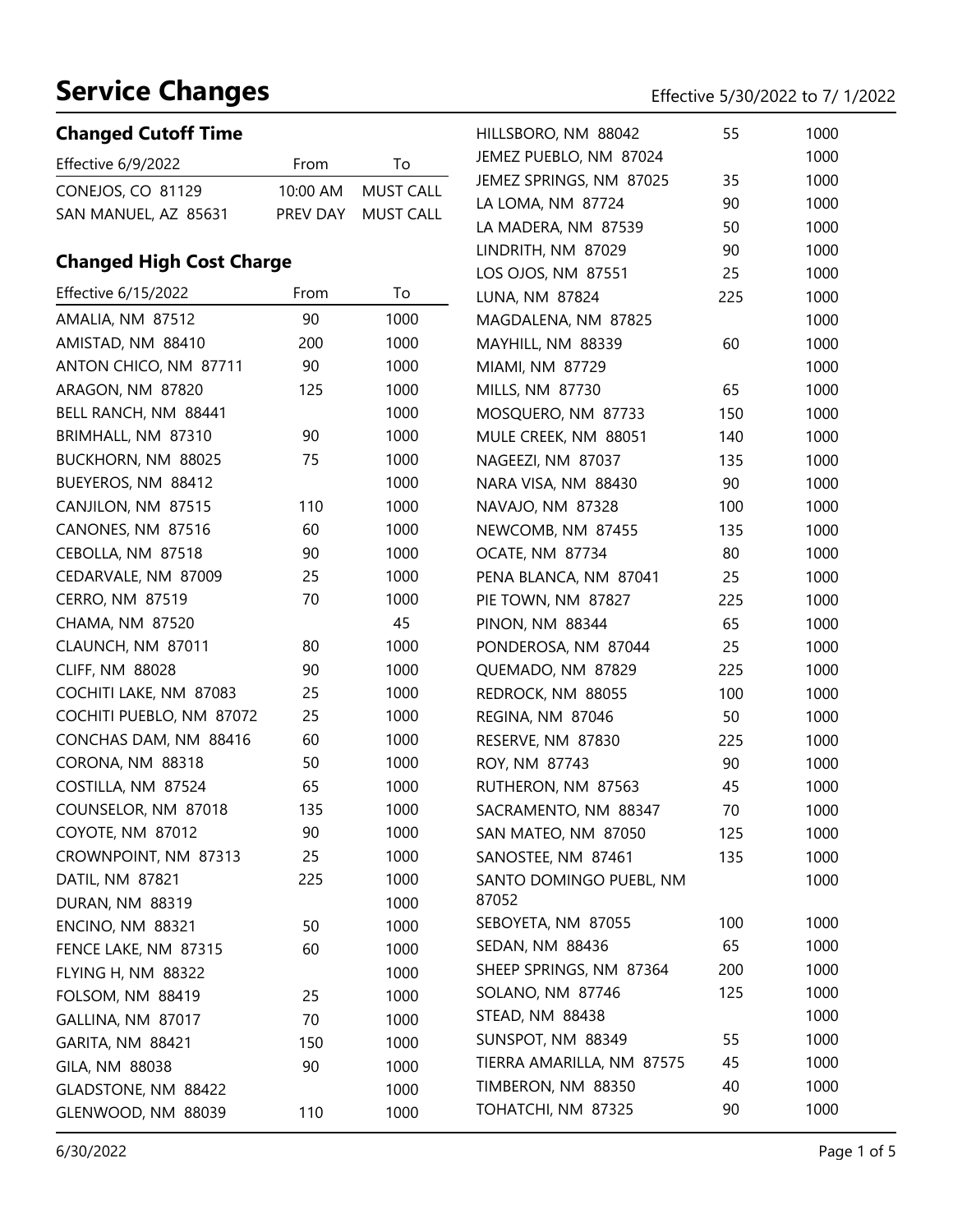| TREMENTINA, NM 88439      | 120  | 1000 | FOLSOM, NM 88419        | 25  | 300 |
|---------------------------|------|------|-------------------------|-----|-----|
| UTE PARK, NM 87749        | 25   | 1000 | GALLINA, NM 87017       | 70  | 300 |
| VAUGHN, NM 88353          | 50   | 1000 | GARITA, NM 88421        | 150 | 300 |
| VILLANUEVA, NM 87583      | 30   | 1000 | GILA, NM 88038          | 90  | 300 |
| WEED, NM 88354            | 70   | 1000 | GLADSTONE, NM 88422     |     | 300 |
| WENDOVER, UT 84083        |      | 50   | GLENWOOD, NM 88039      | 110 | 300 |
| WILLARD, NM 87063         |      | 1000 | HILLSBORO, NM 88042     | 55  | 300 |
| YOUNGSVILLE, NM 87064     | 80   | 1000 | JEMEZ PUEBLO, NM 87024  |     | 300 |
| Effective 6/22/2022       | From | To   | JEMEZ SPRINGS, NM 87025 | 35  | 300 |
| GRANITE, CO 81228         |      | 50   | LA LOMA, NM 87724       | 90  | 300 |
| MONARCH, CO 81227         |      | 50   | LA MADERA, NM 87539     | 50  | 300 |
| TWIN LAKES, CO 81251      |      | 50   | LINDRITH, NM 87029      | 90  | 300 |
| VILLA GROVE, CO 81155     |      | 50   | LOS OJOS, NM 87551      | 25  | 300 |
|                           |      |      | LUNA, NM 87824          | 225 | 300 |
| <b>Effective 7/1/2022</b> | From | To   | MAGDALENA, NM 87825     |     | 300 |
| AMALIA, NM 87512          | 90   | 300  | MAYHILL, NM 88339       | 60  | 300 |
| AMISTAD, NM 88410         | 200  | 300  | MIAMI, NM 87729         |     | 300 |
| ANTON CHICO, NM 87711     | 90   | 300  | MILLS, NM 87730         | 65  | 300 |
| ARAGON, NM 87820          | 125  | 300  | MOSQUERO, NM 87733      | 150 | 300 |
| BELL RANCH, NM 88441      |      | 300  | MULE CREEK, NM 88051    | 140 | 300 |
| BRIMHALL, NM 87310        | 90   | 300  | NAGEEZI, NM 87037       | 135 | 300 |
| BUCKHORN, NM 88025        | 75   | 300  | NARA VISA, NM 88430     | 90  | 300 |
| BUEYEROS, NM 88412        |      | 300  | NAVAJO, NM 87328        | 100 | 300 |
| CANJILON, NM 87515        | 110  | 300  | NEWCOMB, NM 87455       | 135 | 300 |
| CANONES, NM 87516         | 60   | 300  | OCATE, NM 87734         | 80  | 300 |
| CEBOLLA, NM 87518         | 90   | 300  | PENA BLANCA, NM 87041   | 25  | 300 |
| CEDARVALE, NM 87009       | 25   | 300  | PIE TOWN, NM 87827      | 225 | 300 |
| CERRO, NM 87519           | 70   | 300  | <b>PINON, NM 88344</b>  | 65  | 300 |
| CLAUNCH, NM 87011         | 80   | 300  | PONDEROSA, NM 87044     | 25  | 300 |
| <b>CLIFF, NM 88028</b>    | 90   | 300  | QUEMADO, NM 87829       | 225 | 300 |
| COCHITI LAKE, NM 87083    | 25   | 300  | REDROCK, NM 88055       | 100 | 300 |
| COCHITI PUEBLO, NM 87072  | 25   | 300  | REGINA, NM 87046        | 50  | 300 |
| CONCHAS DAM, NM 88416     | 60   | 300  | RESERVE, NM 87830       | 225 | 300 |
| CORONA, NM 88318          | 50   | 300  | ROY, NM 87743           | 90  | 300 |
| COSTILLA, NM 87524        | 65   | 300  | RUTHERON, NM 87563      | 45  | 300 |
| COUNSELOR, NM 87018       | 135  | 300  | SACRAMENTO, NM 88347    | 70  | 300 |
| COYOTE, NM 87012          | 90   | 300  | SANOSTEE, NM 87461      | 135 | 300 |
| CROWNPOINT, NM 87313      | 25   | 300  | SANTO DOMINGO PUEBL, NM |     | 300 |
| DATIL, NM 87821           | 225  | 300  | 87052                   |     |     |
| DURAN, NM 88319           |      | 300  | SEDAN, NM 88436         | 65  | 300 |
| <b>ENCINO, NM 88321</b>   | 50   | 300  | SHEEP SPRINGS, NM 87364 | 200 | 300 |
| FENCE LAKE, NM 87315      | 60   | 300  | SOLANO, NM 87746        | 125 | 300 |
| FLYING H, NM 88322        |      | 300  | STEAD, NM 88438         |     | 300 |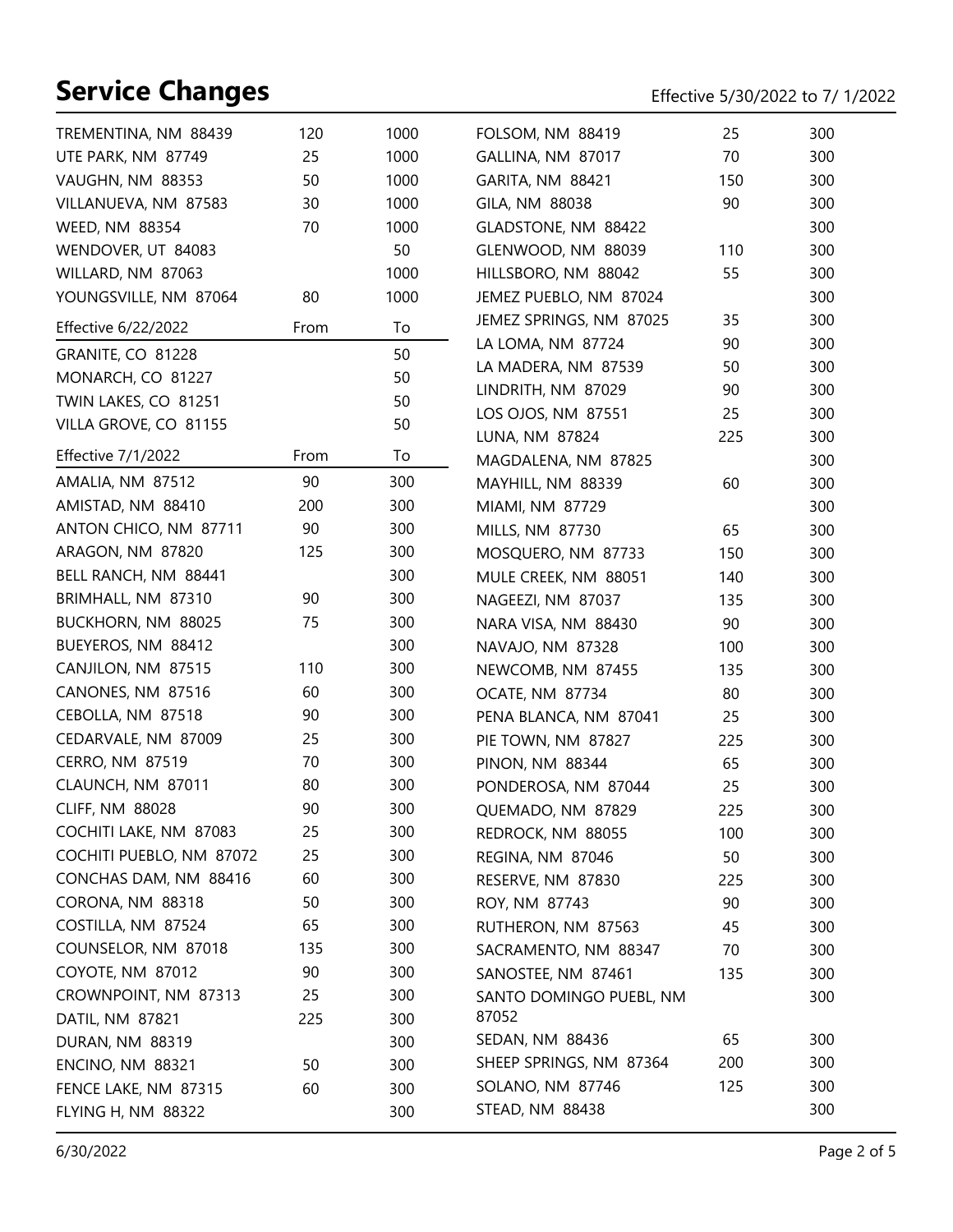# **Service Changes** Effective 5000 to 7/2022 to 7/ 1/2022 to 7/ 1/2022 to 7/ 1/2022 to 7/ 1/2022 to 7/ 1/2022 to 7/ 1/2022 to 7/ 1/2022 to 7/ 1/2022 to 7/ 1/2022 to 7/ 1/2022 to 7/ 1/2022 to 7/ 1/2022 to 7/ 1/2022 to 7/ 1/20

|  | Effective 5/30/2022 to 7/ 1/2022 |  |  |
|--|----------------------------------|--|--|
|--|----------------------------------|--|--|

| SUNSPOT, NM 88349                            | 55           | 300              | KEARNY, AZ 85237                             | M-W-F                | --W-F       |
|----------------------------------------------|--------------|------------------|----------------------------------------------|----------------------|-------------|
| TIERRA AMARILLA, NM 87575                    | 45           | 300              | MARANA, AZ 85653                             | <b>MTWRF</b>         | $-T-R-$     |
| TIMBERON, NM 88350                           | 40           | 300              | MARANA, AZ 85658                             | <b>MTWRF</b>         | $-T-R-$     |
| TOHATCHI, NM 87325                           | 90           | 300              | MEEKER, CO 81641                             | $-T--F$              | $-T-R-$     |
| TREMENTINA, NM 88439                         | 120          | 300              | MESITA, CO 81142                             | M----                | $-----$     |
| UTE PARK, NM 87749                           | 25           | 300              | MIAMI, AZ 85539                              | M-W-F                | $-W-F$      |
| VAUGHN, NM 88353                             | 50           | 300              | NOGALES, AZ 85621                            | <b>MTWRF</b>         | M-W-F       |
| VILLANUEVA, NM 87583                         | 30           | 300              | NOGALES, AZ 85628                            | <b>MTWRF</b>         | M-W-F       |
| WEED, NM 88354                               | 70           | 300              | NOGALES, AZ 85648                            | <b>MTWRF</b>         | M-W-F       |
| WILLARD, NM 87063                            |              | 300              | NOGALES, AZ 85662                            | <b>MTWRF</b>         | M-W-F       |
| YOUNGSVILLE, NM 87064                        | 80           | 300              | ORO VALLEY, AZ 85704                         | <b>MTWRF</b>         | $-T-R-$     |
|                                              |              |                  | ORO VALLEY, AZ 85737                         | <b>MTWRF</b>         | $-T-R-$     |
| <b>Changed Service Days</b>                  |              |                  | ORO VALLEY, AZ 85742                         | <b>MTWRF</b>         | $-T-R-$     |
| Effective 6/3/2022                           | From         | To               | ORO VALLEY, AZ 85755                         | <b>MTWRF</b>         | $-T-R-$     |
|                                              |              |                  | PALOMINAS, AZ 85615                          | <b>MTWRF</b>         | M-W-F       |
| CEDAR CREST, NM 87008<br>CEDARVALE, NM 87009 | MTWR-        | M-W-F<br>M-W-F   | PAYSON, AZ 85541                             | M-W-F                | $M--F$      |
|                                              | MTWR-        |                  | PAYSON, AZ 85547                             | M-W-F                | M-W--       |
| EDGEWOOD, NM 87015                           | MTWR-        | M-W-F            | PERIDOT, AZ 85542                            | M-W-F                | M-W--       |
| ESTANCIA, NM 87016                           | MTWR-        | M-W-F<br>$M-W-F$ | RIO RICO, AZ 85648                           | <b>MTWRF</b>         | M-W-F       |
| MORIARTY, NM 87035                           | MTWR-        |                  | ROOSEVELT, AZ 85545                          | M-W-F                | M-W--       |
| MOUNTAINAIR, NM 87036                        | $M-W--$      | --W--            | SACATON, AZ 85247                            | M-W-F                | M-W--       |
| SANDIA PARK, NM 87047                        | $-T---$      | M----            | SADDLEBROOKE, AZ 85739                       | <b>MTWRF</b>         | $\cdots$    |
| STANLEY, NM 87056                            | MTWR-        | M-W-F            | SAHUARITA, AZ 85629                          | <b>MTWRF</b>         | M-W-F       |
| TIJERAS, NM 87059                            | MTWR-        | M-W-F            | SAN ACACIO, CO 81150                         | M----                | -----       |
| YUMA, AZ 85365                               | MTWR-        | <b>MTWRF</b>     | SAN PABLO, CO 81153                          | $M-----$             | -----       |
| Effective 6/8/2022                           | From         | To               | <b>SLATER, CO 81653</b>                      | M----                | $- - - - -$ |
| AMADO, AZ 85645                              | <b>MTWRF</b> | M-W-F            | SUPERIOR, AZ 85273                           | M-W-F                | $M-W--$     |
| ANTONITO, CO 81120                           | $-T---$      | $- - - - -$      | TIERRA AMARILLA, NM 87575                    | $---R-$              | -----       |
| CHAMA, CO 81126                              | $M---$       | $- - - - -$      | TOPONAS, CO 80479                            | --W-F                | $---$       |
| CLAYPOOL, AZ 85532                           | $-T--F$      | --W-F            | <b>TUBAC, AZ 85646</b>                       | <b>MTWRF</b>         | M-W-F       |
| CONEJOS, CO 81129                            | M----        |                  | TUCSON, AZ 85746                             | <b>MTWRF</b>         | M-W-F       |
| DUDLEYVILLE, AZ 85292                        | M-W-F        | --W--            | TUMACACORI, AZ 85640                         | <b>MTWRF</b>         | M-W-F       |
| GARCIA, CO 81134                             | ----F        | $- - - - -$      | WINKELMAN, AZ 85292                          | M-W-F                | M-W--       |
| GLOBE, AZ 85501                              | M-W-F        | --W-F            | Effective 6/15/2022                          | From                 | To          |
| GLOBE, AZ 85502                              | M-W-F        | --W-F            |                                              | <b>MTWRF</b>         | M-W-F       |
| GREEN VALLEY, AZ 85614                       | <b>MTWRF</b> | M-W-F            | BENSON, MN 56215<br>CLINES CORNERS, NM 87070 |                      | --W--       |
| GREEN VALLEY, AZ 85622                       | <b>MTWRF</b> | M-W-F            | DANVERS, MN 56231                            | $--- - -$<br>$-T---$ | --W--       |
| HAMILTON, CO 81638                           | M----        | $-----$          |                                              | $M--F$               | $M - R -$   |
| HAYDEN, AZ 85135                             | M-W-F        | $-W-F$           | PAYSON, AZ 85541                             |                      |             |
| HAYDEN, AZ 85235                             | M-W-F        | --W-F            | PAYSON, AZ 85547                             | $M-W--$              | $M - R -$   |
| HIGLEY, AZ 85236                             | M-W-F        | --W-F            | TUCSON, AZ 85739                             | <b>MTWRF</b>         | -----       |
| JAROSO, CO 81138                             | M----        | $-----$          | Effective 6/23/2022                          | From                 | To          |
| KEARNY, AZ 85137                             | M-W-F        | $-W-F$           | CHAMA, CO 81126                              | -----                | $---R-$     |

L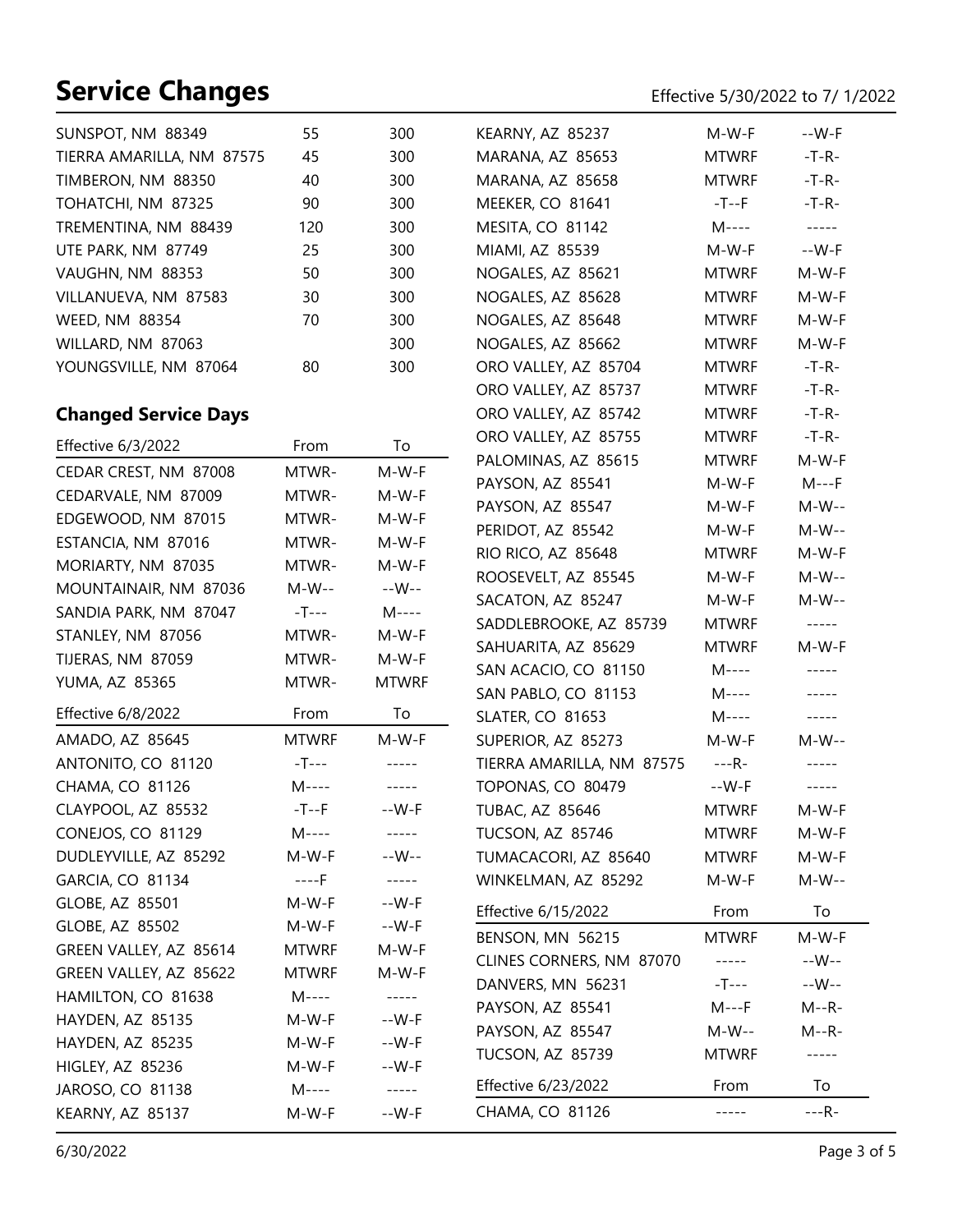| <b>CLIMAX, CO 80429</b>     | <b>MTWRF</b> | M-W-F        | CEDARVALE, NM 87009                   | D      | X      |
|-----------------------------|--------------|--------------|---------------------------------------|--------|--------|
| CONEJOS, CO 81129           | -----        | ---R-        | CERRO, NM 87519                       | D      | X      |
| ESTES PARK, CO 80511        | <b>MTWRF</b> | M-W-F        | CLAUNCH, NM 87011                     | D      | X      |
| ESTES PARK, CO 80517        | <b>MTWRF</b> | M-W-F        | <b>CLIFF, NM 88028</b>                | D      | X      |
| GARCIA, CO 81134            | -----        | ---R-        | COCHITI LAKE, NM 87083                | D      | X      |
| GRANITE, CO 81228           | <b>MTWRF</b> | -----        | COCHITI PUEBLO, NM 87072              | D      | X      |
| JAROSO, CO 81138            | -----        | $---R-$      | CONCHAS DAM, NM 88416                 | D      | X      |
| JEFFERSON, CO 80456         | -T-R-        | $- - - - -$  | CORONA, NM 88318                      | D      | X      |
| LYONS, CO 80540             | <b>MTWRF</b> | $M-W-F$      | COSTILLA, NM 87524                    | D      | X      |
| MESITA, CO 81142            | -----        | ---R-        | COUNSELOR, NM 87018                   | D      | X      |
| MONARCH, CO 81227           | <b>MTWRF</b> | $- - - - -$  | COYOTE, NM 87012                      | D      | X      |
| QUESTA, NM 87556            | ----F        | $---R-$      | CROWNPOINT, NM 87313                  | D      | X      |
| RED RIVER, NM 87558         | ----F        | $---R-$      | DATIL, NM 87821                       | D      | X      |
| SAN PABLO, CO 81153         | -----        | ---R-        | <b>DURAN, NM 88319</b>                | D      | X      |
| TWIN LAKES, CO 81251        | <b>MTWRF</b> | $- - - - -$  | <b>ENCINO, NM 88321</b>               | D      | X      |
| VILLA GROVE, CO 81155       | $---F$       | -----        | FENCE LAKE, NM 87315                  | D      | X      |
| Effective 6/27/2022         | From         | To           | FLYING H, NM 88322                    | L      | X      |
| LANESBORO, MN 55949         | $---R-$      | -TWRF        | FOLSOM, NM 88419                      | D      | X      |
| LARIMORE, ND 58251          | <b>MTWRF</b> | $-T-R-$      | GALLINA, NM 87017                     | D      | X      |
| MICHIGAN, ND 58259          | <b>MTWRF</b> | $-T-R-$      | GARITA, NM 88421                      | D      | X      |
| PETERSBURG, ND 58272        | M----        | $-T-R-$      | GILA, NM 88038                        | D      | X      |
|                             |              |              | GLADSTONE, NM 88422                   | D      | X      |
| <b>Changed Service Type</b> |              |              | GLENWOOD, NM 88039                    | D      | X      |
|                             |              |              | HILLSBORO, NM 88042                   | D      | X      |
| Effective 5/31/2022         | From         | To           | JEMEZ PUEBLO, NM 87024                | D      | X      |
| EL CENTRO, CA 92243         | D            | $\mathbf{I}$ | JEMEZ SPRINGS, NM 87025               | D      | X      |
| NEEDLES, CA 92363           | D            |              | LA LOMA, NM 87724                     | D      | X      |
| RIPLEY, CA 92225            | D            |              | LA MADERA, NM 87539                   | D      | X      |
| Effective 6/16/2022         | From         | To           | LINDRITH, NM 87029                    | D      | X      |
| WENDOVER, UT 84083          | P            | ı            | LOS OJOS, NM 87551                    | D      | X      |
| <b>Effective 7/1/2022</b>   | From         | To           | LUNA, NM 87824<br>MAGDALENA, NM 87825 | D<br>D | X<br>X |
| AMALIA, NM 87512            | D            | X            | MAYHILL, NM 88339                     | D      | X      |
| AMISTAD, NM 88410           | D            | X            | MIAMI, NM 87729                       | D      | X      |
| ANTON CHICO, NM 87711       | D            | X            | MILLS, NM 87730                       | D      | X      |
| ARAGON, NM 87820            | D            | X            | MOSQUERO, NM 87733                    | D      | X      |
| BELL RANCH, NM 88441        | L            | X            | MULE CREEK, NM 88051                  | D      | X      |
| BRIMHALL, NM 87310          | D            | Χ            | NAGEEZI, NM 87037                     | D      | X      |
| BUCKHORN, NM 88025          | D            | Χ            | NARA VISA, NM 88430                   | D      | X      |

BUEYEROS, NM 88412 I X CANJILON, NM 87515 D X CANONES, NM 87516 D X CEBOLLA, NM 87518 D X

NAVAJO, NM 87328 D X NEWCOMB, NM 87455 D X OCATE, NM 87734 D X PENA BLANCA, NM 87041 D X